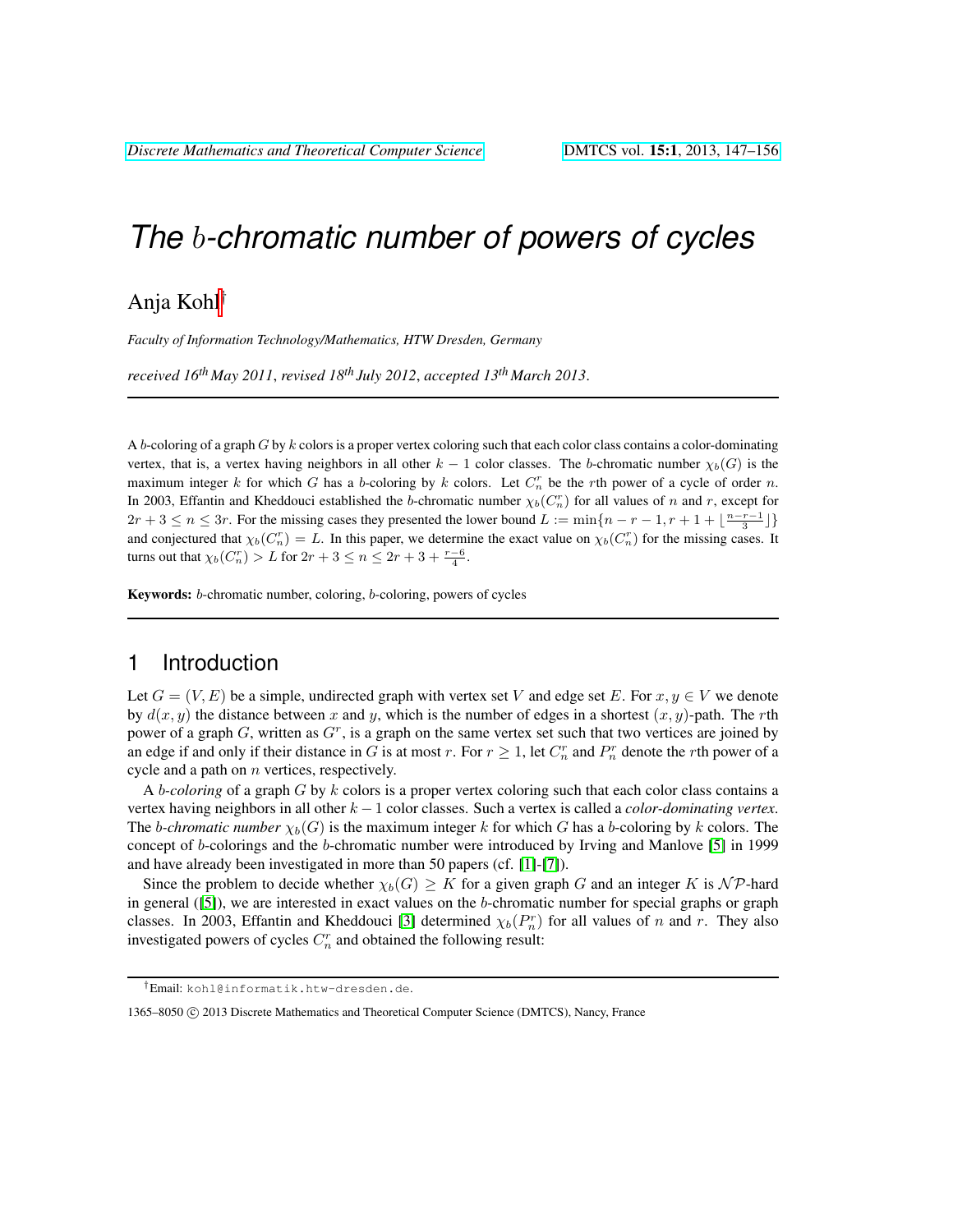**Theorem 1 (Effantin and Kheddouci, [\[3\]](#page-9-3))** *The b-chromatic number of*  $C_n^r$  *for*  $r \geq 1$  *is* 

<span id="page-1-0"></span>
$$
\chi_b(C_n^r) = \begin{cases}\n n & \text{if } n \le 2r + 1, \\
r + 1 & \text{if } n = 2r + 2, \\
r + 1 + \lfloor \frac{n - r - 1}{3} \rfloor & \text{if } 3r + 1 \le n \le 4r, \\
2r + 1 & \text{if } n \ge 4r + 1,\n\end{cases}
$$
\n(1)

and 
$$
\chi_b(C_n^r) \ge \min\{n-r-1, r+1+\lfloor \frac{n-r-1}{3} \rfloor\}
$$
 if  $2r+3 \le n \le 3r$ . (2)

The determination of  $\chi_b(C_n^r)$  for  $2r + 3 \leq n \leq 3r$  was posed as an open problem, but the authors conjectured that the lower bound in [\(2\)](#page-1-0) is the exact value.

In the present paper, we complete Effantin and Kheddouci's work by determining  $\chi_b(C_n^r)$  for the missing cases  $2r + 3 \le n \le 3r$ . It turns out that the lower bound in [\(2\)](#page-1-0) is indeed the exact value on  $\chi_b(C_n^r)$ for  $2r + 3 + \frac{r-6}{4} < n \leq 3r$ , but not for  $2r + 3 \leq n \leq 2r + 3 + \frac{r-6}{4}$ .

## 2 Main Result

<span id="page-1-1"></span>**Theorem 2** Let  $C_n^r$  be the rth power of a cycle of order n with  $2r + 3 \leq n \leq 3r$ . Moreover, set  $l := n-2(r+1), R := (r+1+3l) \mod (5l), \text{ and } m := \max\left\{ \left\lfloor \frac{R-2l}{3} \right\rfloor, 0 \right\}.$  Then,  $\chi_b(C_n^r) = \frac{3n-R}{5} + m.$ 

#### *2.1 Preliminaries*

In the following, we only consider powers of cycles  $C_n^r$  for which  $2r + 3 \le n \le 3r$  is satisfied. Let V be the vertex set of  $C_n^r$  and set  $l := n - 2(r + 1)$ . Then, the complement of  $C_n^r$  is an  $(l + 1)$ -regular graph and  $1 \leq l \leq r-2$ . Moreover,  $C_n^r$  has independence number 2.

Let c be a b-coloring of  $C_n^r$  by  $k := \chi_b(C_n^r)$  colors and let  $V_1, \ldots, V_k$  be the corresponding color classes such that  $1 \leq |V_1| \leq |V_2| \leq \ldots \leq |V_k| \leq 2$ . By a we denote the number of color classes of cardinality 1. Choose a color-dominating vertex  $v_i \in V_i$  for  $i = 1, \ldots, k$ . Let  $A := \{v_1, \ldots, v_a\}$ ,  $B := \{v_{a+1}, \ldots, v_k\}$ , and  $C := \{w_{a+1}, \ldots, w_k\}$  where  $w_i$  is the *partner* of  $v_i$ , *i.e.* the vertex in  $V_i \setminus \{v_i\}$ , for  $i \in \{a+1, \ldots, k\}$ . Vertices from the set  $A$ ,  $B$ , and  $C$  are called  $A$ -,  $B$ -, and  $C$ -vertices, respectively.

A *vertex-row* X shall be a set of vertices from V which are consecutive on the underlying cycle  $C_n$ . If X only consists of (non-)A-vertices, then we call it a *(non-)*A*-vertex-row* (analogously for B and C).

The neighborhood  $N(x)$  of a vertex  $x \in V$  is the set of neighbors of x. Moreover, let  $\overline{N}(x) :=$  $V \setminus (N(x) \cup \{x\})$  be the *non-neighborhood* of x and for a set  $V' \subseteq V$  let  $\overline{N}(V') := \bigcup_{x \in V'} \overline{N}(x)$ . Note that  $|\overline{N}(X)| = l + |X|$  for every vertex-row X.

For a vertex  $u \in V$  and a set  $V' \subseteq V$  let  $d_{C_n}(u, V') := \min \{ d_{C_n}(u, v) \mid v \in V' \}$  where  $d_{C_n}(u, v)$ denotes the distance of u and v in the underlying  $C_n$ .

We refer to Figure [1](#page-2-0) for the following considerations.

Let X be an A-vertex-row with  $\alpha > 1$  vertices. We denote the two subgraphs induced by the vertex-rows between X and  $\overline{N}(X)$  in clockwise order and in anti-clockwise order (on the underlying  $C_n$ ) by  $G_r(X)$ and  $G_l(X)$ , respectively (compare left side of Figure [1\)](#page-2-0). From above we know that  $\overline{N}(X)$  contains exactly  $l + \alpha$  vertices. Moreover, the set  $\overline{N}(\overline{N}(X)) \setminus X$  has then exactly 2l vertices, and by symmetry we obtain  $|\overline{N}(\overline{N}(X)) \cap V(G_l(X))| = |\overline{N}(\overline{N}(X)) \cap V(G_r(X))| = l$ . Since each vertex from  $\overline{N}(X)$  is non-adjacent to at least one A-vertex (which corresponds to a color class of cardinality 1), it cannot be color-dominating. So, each vertex from  $N(X)$  is a C-vertex and therefore has a B-vertex as partner. Let  $\overline{N}_p(X)$  be the set of partners of the vertices from  $\overline{N}(X)$ . Clearly,  $\overline{N}_p(X) \subseteq \overline{N}(\overline{N}(X)) \setminus X$ .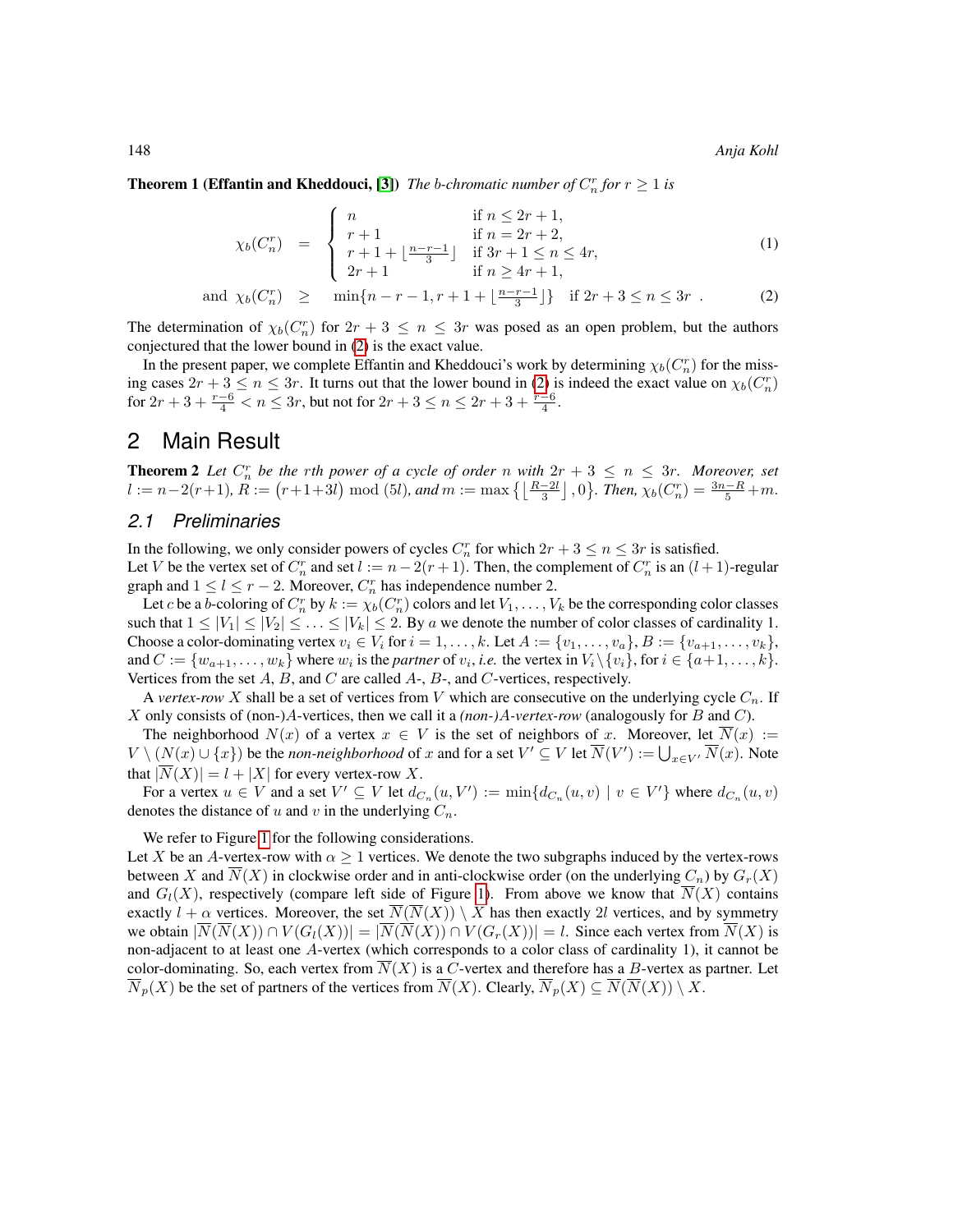

<span id="page-2-0"></span>**Fig. 1:** Non-neighborhood  $\overline{N}(X)$  and extended non-neighborhood  $\widehat{N}(X)$  of an A-vertex-row X

Let  $v_l(X)$  be the vertex from  $\overline{N}_p(X) \cap V(G_l(X))$  that have the largest distance to the set X in  $C_n$ , i.e.  $d_{C_n}(v_l(X), X) = \max_{\substack{\longleftarrow \\ n \equiv \text{const.}}}$  $\max_{v \in \overline{N}_p(X) \cap V(G_l(X))}$  $d_{C_n}(v, X)$ . Moreover, set  $\beta_l(X) := |N_p(X) \cap V(G_l(X))|$ . Analogously, we define  $v_r(X)$  and  $\beta_r(X)$ . From above we know that  $\beta_l(X) \leq d_{C_n}(v_l(X), X) \leq$  $|N(N(X)) \cap V(G_l(X))| = l$  and, analogously,  $\beta_r(X) \leq d_{C_n}(v_r(X), X) \leq l$ . Along with  $\beta_l(X)$  +  $\beta_r(X) = |\overline{N}_p(X)| = |\overline{N}(X)| = l + \alpha \ge l + 1$ , we further obtain  $\beta_l(X), \beta_r(X) \ge 1$ . This implies that both vertices  $v_l(X)$  and  $v_r(X)$  exist.

Since the partners of  $v_l(X)$  and  $v_r(X)$  are in  $\overline{N}(X)$ , we know that the sets  $\overline{N}(v_l(X))$  and  $\overline{N}(X)$ as well as the sets  $\overline{N}(v_r(X))$  and  $\overline{N}(X)$  intersect, and we can determine that  $|\overline{N}(v_l(X)) \setminus \overline{N}(X)| =$  $d_{C_n}(v_i(X), X)$  and  $|\overline{N}(v_r(X)) \setminus \overline{N}(X)| = d_{C_n}(v_r(X), X)$ . Since each vertex from  $\overline{N}(v_i(X))$  is nonadjacent to the color-dominating vertex  $v_l(X)$ , it cannot be an A-vertex. The same holds for the vertices from  $\overline{N}(v_r(X))$ . So, altogether,  $\overline{N}(v_l(X)) \cup \overline{N}(X) \cup \overline{N}(v_r(X))$  is a non-A-vertex-row with  $l + \alpha +$  $d_{C_n}(v_l(X),X) + d_{C_n}(v_r(X),X) \ge l + \alpha + \beta_l(X) + \beta_r(X) = 2(l + \alpha)$  vertices. We call this set the *extended non-neighborhood* of X and denote it by  $\widehat{N}(X)$ . If X consists of only one vertex x, then we just write  $\hat{N}(x)$  instead of  $\hat{N}(\{x\})$ . The same we do with all previously defined notations.

<span id="page-2-1"></span>**Observation 1** Let  $X_1, \ldots, X_t$  be a family of  $t \geq 1$  disjoint A-vertex-rows (in clockwise order on the  $C_n$ ) *such that*  $\overline{N}(X_i) \cap \overline{N}(X_{i+1}) \neq \emptyset$  *for*  $i \in \{1, \ldots, t-1\}$ *. Moreover, we assume the given A-vertex-rows to be maximal, i.e. each of it is delimited by non-A-vertices. Then,*  $\sum_{i=1}^{t} |X_i| \leq l$ .

**Proof:** Let  $Y_i$  be the non-A-vertex-row between  $X_i$  and  $X_{i+1}$  for  $i \in \{1, ..., t-1\}$  and let  $Y_0$  and  $Y_t$  be the vertex-rows with l vertices preceding  $X_1$  and succeeding  $X_t$ , respectively. Moreover, set  $\mathcal{X} :=$ be the vertex-rows with l vertices preceding  $X_1$  and succeeding  $X_t$ , respectively. Moreover, set  $\mathcal{X} := \bigcup_{i=1}^t X_i$  and  $\mathcal{Y} := \bigcup_{i=1}^{t-1} Y_i$ . Note that  $\mathcal{X} \cup \mathcal{Y}$  is a vertex-row and therefore satisfies  $|\$  $l + |\mathcal{X} \cup \mathcal{Y}|.$ 

Since  $\overline{N}(X_i)$  and  $\overline{N}(X_{i+1})$  intersect for each  $i \in \{1, \ldots, t-1\}$ , it follows that  $\overline{N}(Y_i) \subset (\overline{N}(X_i) \cup$  $\overline{N}(X_{i+1})$  and therefore  $\overline{N}(Y) \subset \overline{N}(X)$ . Moreover, it implies that  $\overline{N}(X)$  is a C-vertex-row. For its cardinality we obtain: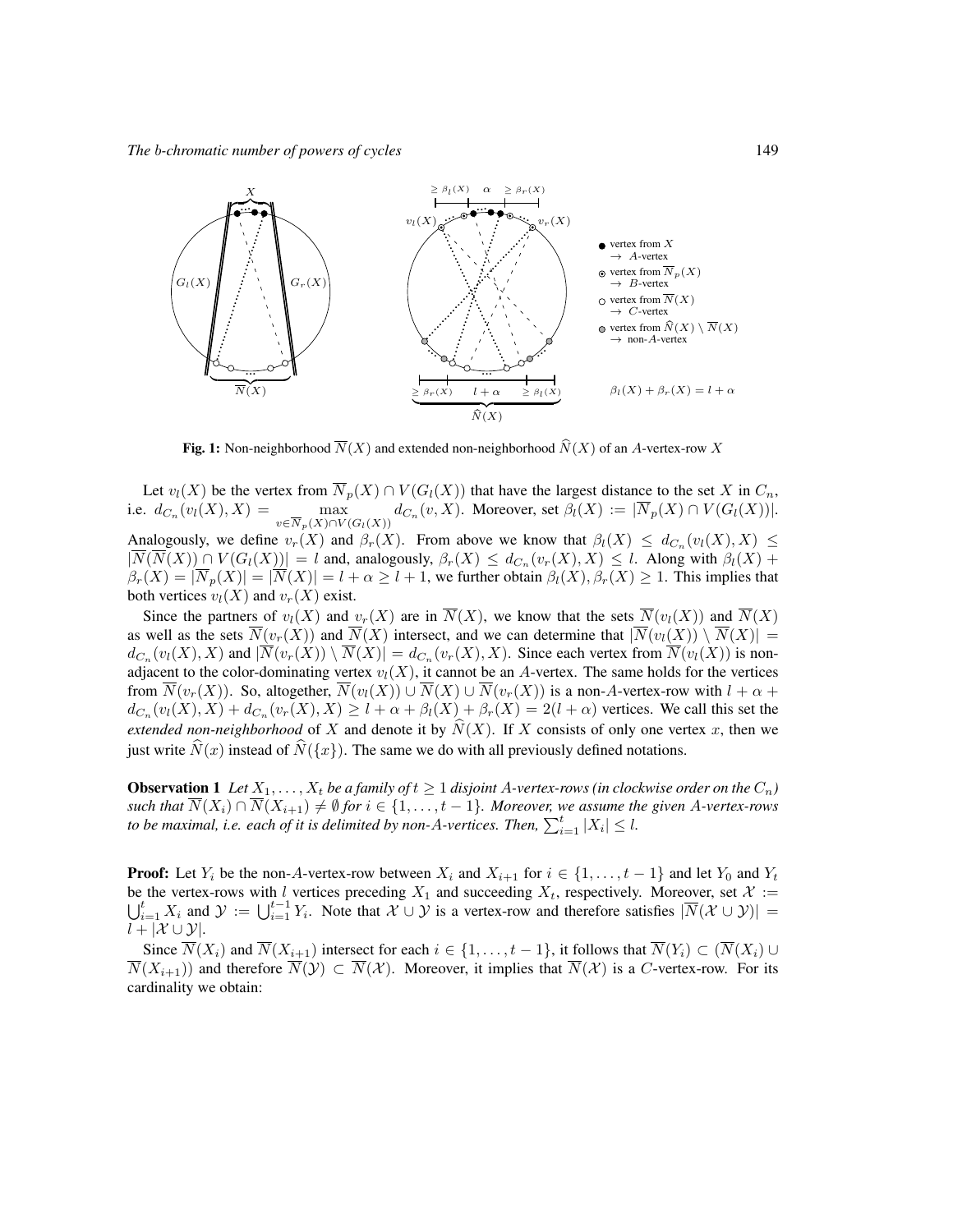<span id="page-3-0"></span>
$$
|\overline{N}_p(\mathcal{X})| = |\overline{N}(\mathcal{X})| = |\overline{N}(\mathcal{X}) \cup \overline{N}(\mathcal{Y})| = |\overline{N}(\mathcal{X} \cup \mathcal{Y})| = l + |\mathcal{X} \cup \mathcal{Y}|
$$
  
\n
$$
= l + \left| \bigcup_{i=1}^t X_i \cup \bigcup_{i=1}^{t-1} Y_i \right| = l + \left| \bigcup_{i=1}^t X_i \right| + \left| \bigcup_{i=1}^{t-1} Y_i \right| = l + \sum_{i=1}^t |X_i| + \sum_{i=1}^{t-1} |Y_i|.
$$
 (3)

Moreover, we can easily check that  $\overline{N}(\overline{N}(\mathcal{X})) = \bigcup_{i=1}^{t} X_i \cup \bigcup_{i=0}^{t} Y_i = \mathcal{X} \cup \bigcup_{i=0}^{t} Y_i$ . Since  $\overline{N}_p(\mathcal{X}) \subseteq$  $\overline{N}(\overline{N}(\mathcal{X})) \setminus \mathcal{X}$ , we then obtain:

<span id="page-3-1"></span>
$$
|\overline{N}_p(\mathcal{X})| \leq |\overline{N}(\overline{N}(\mathcal{X})) \setminus \mathcal{X}| = \left| \bigcup_{i=0}^t Y_i \right| \leq \sum_{i=0}^t |Y_i| = 2l + \sum_{i=1}^{t-1} |Y_i|.
$$
 (4)

So Inequalities [\(3\)](#page-3-0) and [\(4\)](#page-3-1) yield  $\sum_{i=1}^{t} |X_i|$  $|\leq l.$ 

<span id="page-3-3"></span><span id="page-3-2"></span>

Note that for  $t = 1$ , the previous observation yields that every A-vertex-row contains at most l vertices.

#### *2.2 Proof of Theorem [2](#page-1-1)*

Recall that  $k = \chi_b(C_n^r)$ ,  $a = |A|$ , and  $l = n - 2(r + 1)$ . Since the b-coloring by k colors partitions the vertex set into a color classes of cardinality 1 and  $k - a$  color classes of cardinality 2, we obtain  $n = a + 2(k - a)$  and, thus,  $a = 2k - n = 2k - (l + 2r + 2) = 2(k - r - 1) - l$ . So, a, l, and n have the same parity. Moreover, according to Inequality [\(2\)](#page-1-0),  $k \ge \min\{n - (r + 1), r + 1 + \lfloor\frac{n - (r + 1)}{3}\rfloor\}$  $\min\{l + r + 1, r + 1 + \lfloor \frac{l+r+1}{3} \rfloor\} = r + 1 + \min\{l, \lfloor \frac{l+r+1}{3} \rfloor\}$  and therefore

$$
a + l = 2k - n + l = 2k - 2(r + 1) \ge 2 \min \left\{ l, \left\lfloor \frac{l + r + 1}{3} \right\rfloor \right\}.
$$
 (5)

Let Q and R be the quotient and the remainder of the integer division  $r + 1 + 3l$  by 5*l*, *i.e.*  $r + 1 + 3l =$  $Q \cdot 5l + R$ , where  $Q \ge 0$  and  $0 \le R < 5l$ . Note that then  $Q = \lfloor \frac{r+1+3l}{5l} \rfloor$ ,  $R = (r+1+3l) \mod (5l)$ , and  $n = l + 2(r + 1) = (2Q - 1)5l + 2R$ . Moreover, set  $m := \max\left\{ \left\lfloor \frac{R-2l}{3} \right\rfloor, 0 \right\}$ .

**Case 1.**  $l + 3 \leq r + 1 < 2l$ , *i.e.*  $\frac{5(r+1)}{2} < n \leq 3r$ . At first we notice that this case is only possible for  $l \geq 4$ . Moreover, by [\(5\)](#page-3-2) it follows that

$$
a + l \ge 2\left\lfloor \frac{l+r+1}{3} \right\rfloor \ge \frac{2(l+r-1)}{3} = \frac{2r - (l+2)}{3} + l \ge \frac{l+2}{3} + l \ge 2 + l. \tag{6}
$$

Hence, there exist at least two A-vertices. Choose two vertices  $u_1, u_2 \in A$  of maximum distance in  $C_n$ . W.l.o.g.  $u_1$  and  $u_2$  are ordered in such a way, that a shortest  $(u_1, u_2)$ -path in  $C_n$  runs anti-clockwise. Then there are two cases to consider depending on the positions of  $u_2$  and  $v_l(u_1)$  (compare Figure [2\)](#page-4-0). From the preliminaries and the premise of the case, we know that the extended non-neighborhood of  $u_1$ has cardinality  $|N(u_1)| \ge 2(l+1) \ge r+4$ . So, since  $N(u_1)$  is a vertex-row of at least  $r+4$  vertices, but the maximal vertex-rows induced by  $N(u_2)$  have only r vertices, we deduce that  $u_2$  cannot be adjacent to all vertices in  $\hat{N}(u_1)$ , and so  $\hat{N}(u_1)$  and  $\overline{N}(u_2)$  intersect. Hence,  $\hat{N}(u_1) \cup \overline{N}(u_2)$  is a non-A-vertex-row.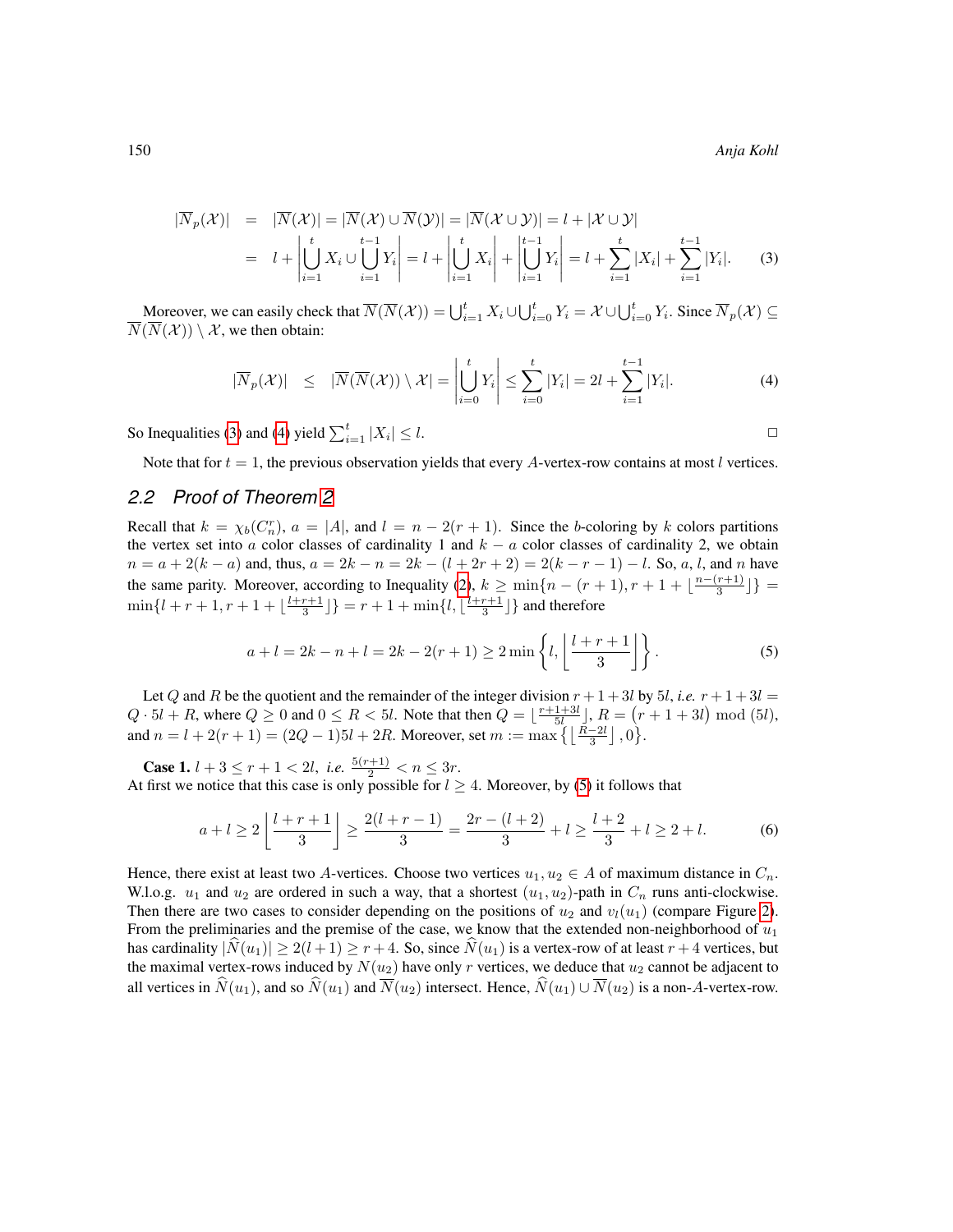

<span id="page-4-0"></span>**Fig. 2:** Extended non-neighborhood  $\widehat{N}(u_1)$  and non-neighborhood  $\overline{N}(u_2)$  intersect

**Subcase 1.1.**  $u_2$  and  $v_l(u_1)$  are in clockwise order (see left side of Figure [2\)](#page-4-0).

Since  $\widehat{N}(u_1) \cup \overline{N}(u_2)$  is a non-A-vertex-row and by the choice of  $u_1$  and  $u_2$  as two A-vertices of maximum distance, there is no A-vertex in  $V(G_l(u_2)) \cup \overline{N}(u_2)$  (below the double-line). The remaining vertex set  $V(G_r(u_2)) \cup \{u_2\}$  (above the double-line) induces a vertex-row with exactly  $r + 1$  vertices. This vertexrow has to contain all a A-vertices and all  $l + 1$  B-vertices from  $\overline{N}_p(u_1)$ . Hence,  $r + 1 \ge a + l + 1$ . This and the premise of the case yield:

$$
a + l \le r = \frac{(r+2) + 2(r+1) - 4}{3} \le \frac{2l + 2(r+1) - 4}{3} \le 2\left\lfloor \frac{l+r+1}{3} \right\rfloor.
$$
 (7)

Along with Inequality [\(6\)](#page-3-3), we obtain  $a + l = 2 \left\lfloor \frac{l+r+1}{3} \right\rfloor$ .

Subcase 1.2.  $u_2$  and  $v_l(u_1)$  are in anti-clockwise order (see right side of Figure [2\)](#page-4-0).

By the choice of  $u_1$  and  $u_2$ , there is no A-vertex in  $V(G_l(u_2)) \cup \overline{N}(u_2) \cup V(G_r(u_1)) \cup \overline{N}(u_1)$  (below the double-curve). Hence, the remaining vertex set  $(V(G_r(u_2)) \cap V(G_l(u_1))) \cup \{u_1, u_2\}$  (above the double-curve) that induces a vertex-row with  $1 + d_{C_n}(u_1, u_2)$  vertices has to contain all a A-vertices. Since  $d_{C_n}(u_1, u_2) \le d_{C_n}(u_1, v_l(u_1)) - 1 \le l - 1$ , the non-neighborhoods  $N(u_1)$  and  $N(u_2)$  intersect. This implies that  $N(A) = N(u_1) \cup N(u_2)$  and therefore  $|N(A)| = l + 1 + d_{C_n}(u_1, u_2) \geq l + a$ . Since  $N(A) \subseteq C$ ,  $N_p(A) \subseteq B$ , and  $|N(A)| = |N_p(A)|$ , we deduce that  $n = |A| + |B| + |C| \ge$  $a + |\overline{N}_p(A)| + |\overline{N}(A)| = a + 2 \cdot |\overline{N}(A)| \ge a + 2(l + a) = 3a + 2l$ . Along with  $n = l + 2(r + 1)$  we then obtain  $a + l \leq \lfloor \frac{2(l+r+1)}{3} \rfloor$ . This and Inequality [\(6\)](#page-3-3) yield

$$
2\left\lfloor \frac{l+r+1}{3} \right\rfloor \le a + l \le \left\lfloor \frac{2(l+r+1)}{3} \right\rfloor, \tag{8}
$$

and since a and l have the same parity implying that  $a + l$  is even, we conclude that  $a + l = 2 \left| \frac{l + (r+1)}{3} \right|$ 3  $\vert$ .

Hence, in both subcases we obtain  $a+l=2\left\lfloor\frac{l+r+1}{3}\right\rfloor$  which implies that  $k=r+1+\left\lfloor\frac{l+r+1}{3}\right\rfloor$ . Moreover, since  $r + 1 + 3l < 5l$  by the premise of the case, it follows that  $R = r + 1 + 3l$  and  $m = \lfloor \frac{r+1+l}{3} \rfloor$ . Therefore,  $k = r + 1 + \lfloor \frac{l+r+1}{3} \rfloor = r + 1 + m = \frac{3(l+2(r+1)) - (r+1+3l)}{5} + m = \frac{3n-R}{5} + m.$ 

**Case 2.**  $r + 1 \ge 2l \ge 2$ , *i.e.*  $2r + 3 \le n \le \frac{5(r+1)}{2}$  $rac{+1)}{2}$ . The premise yields  $r + 1 + 3l = Q \cdot 5l + R \geq 5l$  and therefore  $Q \geq 1$ .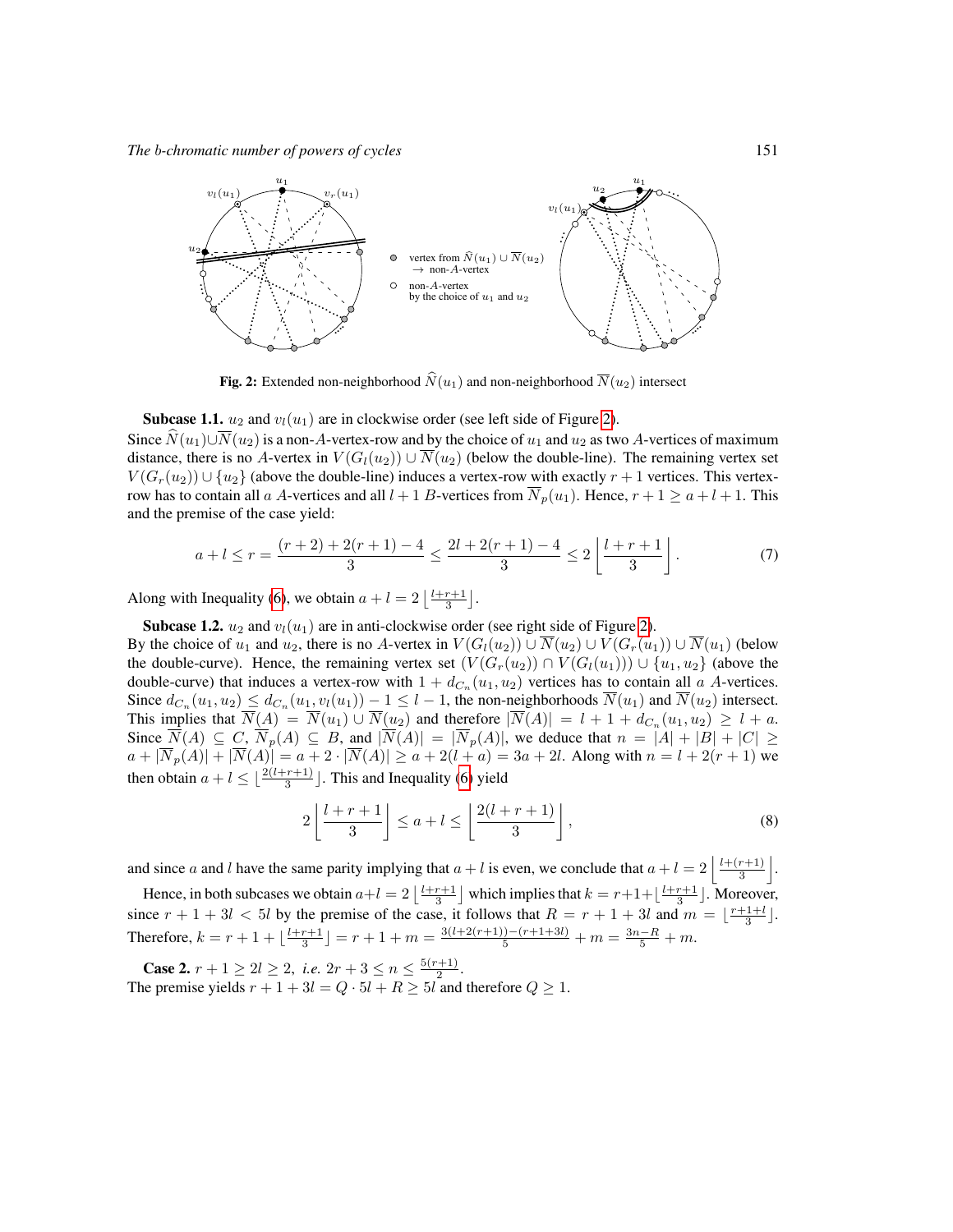

<span id="page-5-0"></span>Fig. 3: Partition of V into  $2Q - 1$  bundles of 5l vertices each and  $2R$  remaining vertices

["  $\ge$  "] At first we prove that  $k \ge (2Q - 1)3l + R + m = \frac{3n - R}{5} + m$ . In order to do this we construct a b-coloring of  $C_n^r$  by  $k' := (2Q - 1)3l + R + m$  colors.

Since  $n = (2Q - 1)5l + 2R$ , we can partition the vertex set V into  $2Q - 1$  *bundles*  $\mathcal{B}_1, \ldots, \mathcal{B}_{2Q-1}$ of 5l vertices each and 2R remaining vertices. For  $i \in \{1, \ldots, 2Q - 1\}$ , the bundle  $\mathcal{B}_i$  shall consist of a vertex-row  $X_i$  with l black vertices, the non-neighborhood  $N(X_i)$  with  $2l$  grey vertices, and the set  $\overline{N}_p(X_i) := \overline{N}(\overline{N}(X_i)) \setminus X_i$  with 2l black-white vertices, such that the sets  $X_1, \ldots, X_{2Q-1}$  are positioned on the cycle  $C_n$  as described in Figure [3.](#page-5-0) In order to do this, we start with an arbitrary vertex-row with l vertices as  $X_1$  (on top in the picture). Then the positions of  $\overline{N}(X_1)$  and  $\overline{N}_p(X_1)$  are already specified. After this, we position  $X_2$  (bottom left) and  $X_3$  (bottom right) leaving out l vertices on each side of  $\overline{N}(X_1)$ . Then the positions of  $\overline{N}(X_2)$  and  $\overline{N}_p(X_2)$  as well as  $\overline{N}(X_3)$  and  $\overline{N}_p(X_3)$  are already specified. If  $Q \geq 3$ , then we proceed by positioning  $X_4$  (top left) and  $X_5$  (top right) leaving out l vertices on the left side of  $\overline{N}(X_3)$  and on the right side of  $\overline{N}(X_2)$ , respectively. Then also the positions of  $\overline{N}(X_4)$ and  $\overline{N}_p(X_4)$  as well as  $\overline{N}(X_5)$  and  $\overline{N}_p(X_5)$  are specified. If  $Q \geq 4$ , then we position the remaining sets  $X_6, \ldots, X_{2Q-1}$  in the same manner as we positioned  $X_2 - X_5$  using always the order bottom left, bottom right, top left, top right. The  $2R$  remaining vertices induce two vertex-rows with  $R$  vertices each which we denote by  $\mathcal{R}_l$  and  $\mathcal{R}_r$ .

Now we color the l vertices from  $X_1$  in clockwise order by colors  $1, \ldots, l$ . Then we color the 2l vertices from  $\overline{N}(X_1)$  in clockwise order by colors  $l + 1, \ldots, 3l$ , and the same we do for the 2l vertices from  $N(N(X_1)) \setminus X_1 = N_p(X_1)$ . Now all vertices from  $\mathcal{B}_1$  are colored. Next we color the vertices from  $B_2$  in an analogous way by colors  $3l + 1, \ldots, 6l$ , and we continue until  $B_{2Q-1}$  whose vertices we color by colors  $(2Q-2)3l+1, \ldots, (2Q-1)3l$ . This coloring procedure yields a coloring of  $(2Q-1)5l = n-2R$ vertices by  $(2Q - 1)3l$  colors (compare the left side of Figure [5](#page-6-0) for the case  $l = Q = 2$ ). For the coloring of the vertices from  $\mathcal{R}_l \cup \mathcal{R}_r$  we have to distinguish the following two cases: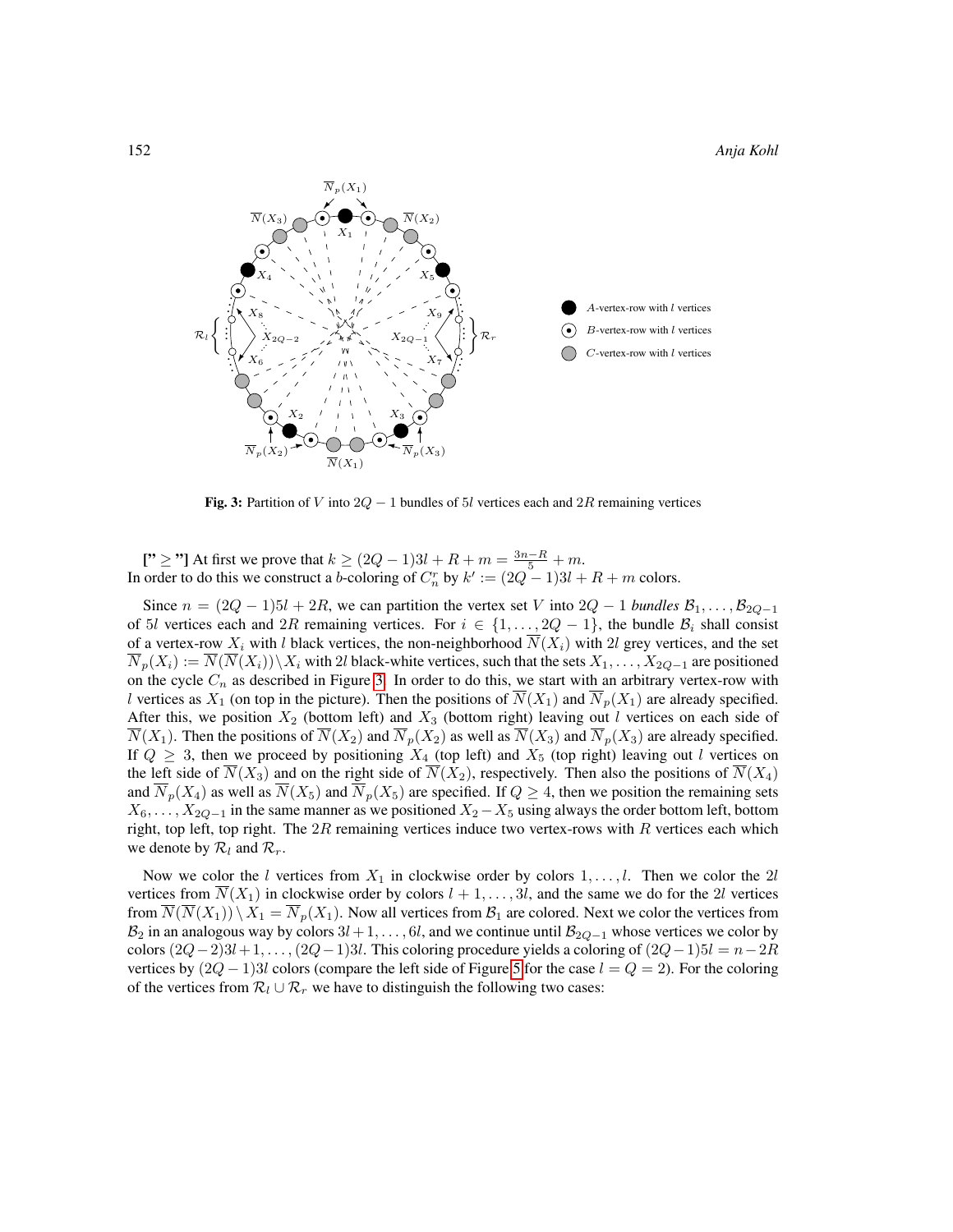

<span id="page-6-1"></span>Fig. 4: Partition of the remaining 2R vertices for the case  $m > 0$ 

**Subcase 2.1.**  $0 \le R \le 2(l + 1)$ .

This implies that  $m = 0$ . We color the vertices from  $\mathcal{R}_l$  by colors  $(2Q - 1)3l + 1, \ldots, (2Q - 1)3l + R$ in clockwise order. The same we do with the vertices from  $\mathcal{R}_r$ . Altogether, we obtain a coloring  $c_b$  of  $C_n^r$ by  $(2Q - 1)3l + R = k'$  colors.

Subcase 2.2.  $2(l + 1) < R < 5l$ .

Here,  $m > 0$ . We partition  $\mathcal{R}_l \cup \mathcal{R}_r$  as depicted in Figure [4](#page-6-1) into two bundles  $\mathcal{B}_{2Q}$ ,  $\mathcal{B}_{2Q+1}$  of  $2l + 3m$ vertices each and two vertex-rows  $\mathcal{R}'_l$  and  $\mathcal{R}'_r$  of  $R-2l-3m$  vertices each. For  $i \in \{2Q, 2Q+1\}$ , the bundle  $B_i$  shall consist of a vertex-row  $X_i$  with m black vertices, the non-neighborhood  $\overline{N}(X_i)$  with  $l+m$ grey vertices, and  $\overline{N}_p(X_i)$  which is a subset of  $l+m$  black-white vertices from the set  $\overline{N}(\overline{N}(X_i)) \setminus X_i$ .

Now we color the vertices from  $X_{2Q}$  in clockwise order by colors  $(2Q-1)3l+1, \ldots, (2Q-1)3l+m$ . Then we color the vertices from  $\overline{N}(X_{2Q})$  as well as from  $\overline{N}_p(X_{2Q})$  in clockwise order by colors (2Q –  $1)3l + m + 1, \ldots, (2Q - 1)3l + 2m + l$ . Analogously, we color the vertices from  $X_{2Q+1}$ ,  $\overline{N}(X_{2Q+1})$ , and  $\overline{N}_p(X_{2Q+1})$  by colors  $(2Q-1)3l + 2m + l + 1, \ldots, (2Q-1)3l + 4m + 2l$ . Finally, we color the vertices from  $\mathcal{R}'_l$  as well as from  $\mathcal{R}'_r$  in clockwise order by colors  $(2Q-1)3l + 4m + 2l + 1, \ldots, (2Q - 1)l$  $1)3l + 4m + 2l + (R - 2l - 3m) = (2Q - 1)3l + R + m$  (compare the right side of Figure [5](#page-6-0) for the case  $l = Q = 2, m = 1$ ). Altogether, this yields a coloring  $c_b$  of  $C_n^r$  by  $(2Q - 1)3l + R + m = k'$  colors.



<span id="page-6-0"></span>**Fig. 5:** *b*-coloring by  $k' = (2Q - 1)3l + R + m$  colors (here for  $l = Q = 2, m = 1$ )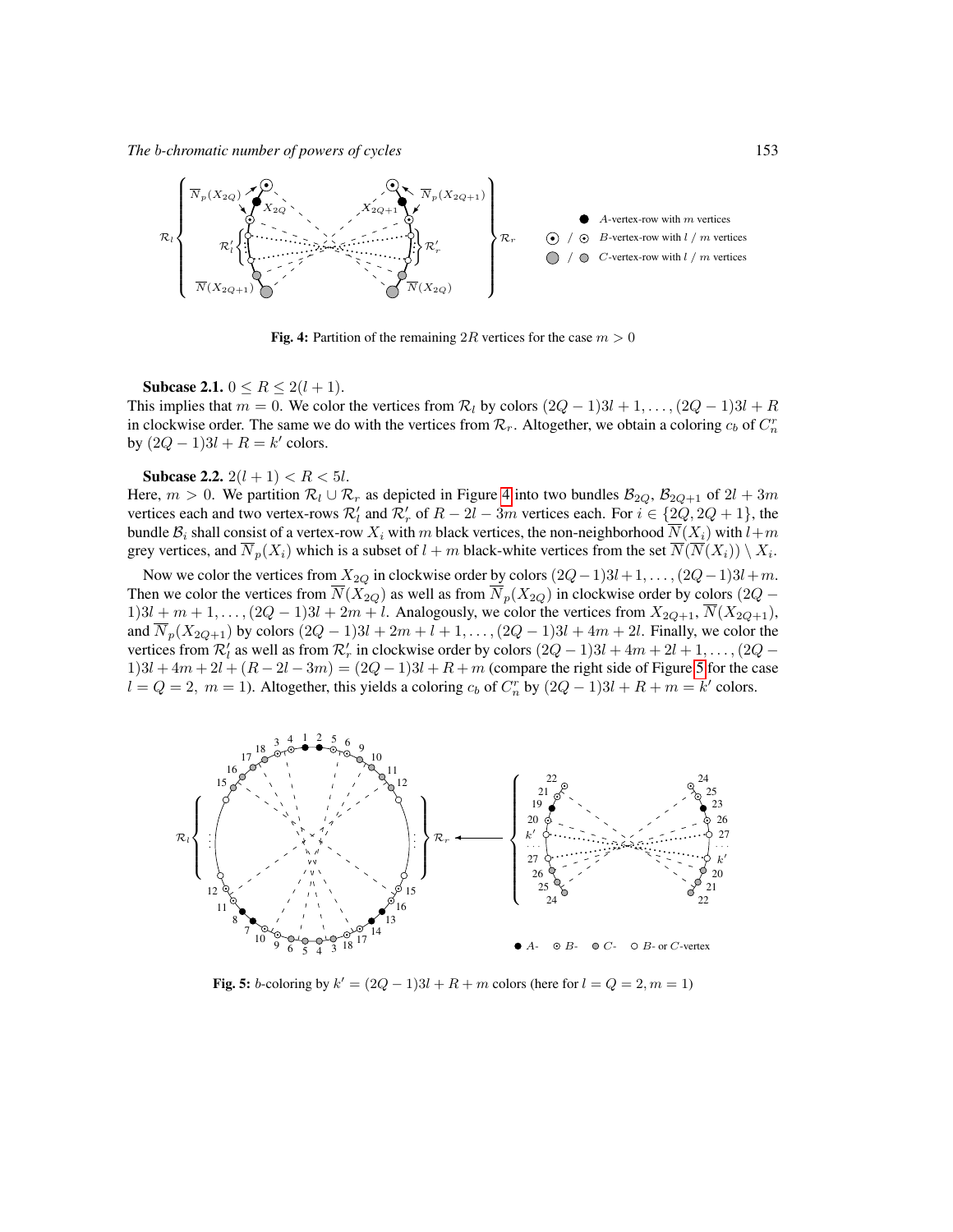It remains to prove that  $c_b$  is a b-coloring for both subcases. Consider the Figures [3](#page-5-0)[-5:](#page-6-0) The black vertices correspond to the color classes of cardinality 1 in the coloring  $c<sub>b</sub>$ . Moreover, each color class of cardinality 2 consists of a black-white and a grey vertex. Note that in Subcase 2.1 (resp. 2.2) we assume the vertices in  $R_l$  (resp.  $R'_l$ ) to be black-white and the vertices in  $R_r$  (resp.  $R'_r$ ) to be grey.

Because  $C_n^r$  has independence number 2, a vertex x from a color class  $V_j$  has at least one neighbor in each color class  $V_g$  of cardinality 2 for  $j \neq g$ . Hence, x is color-dominating if and only if x is adjacent to each vertex in a color class  $V_h$  of cardinality 1 for  $j \neq h$ , i.e. if x is adjacent to all (other) black vertices.

Along with the fact that the black vertices are the vertices from  $\bigcup_{i=1}^{s} X_i$  ( $s := 2Q - 1$  in Subcase 2.1 and  $s := 2Q + 1$  in Subcase 2.2) this implies that x is color-dominating if and only if  $x \notin \overline{N}$  ( $\bigcup_{i=1}^{s} X_i$ ) =  $\bigcup_{i=1}^s \overline{N}(X_i)$ . Since all vertices from  $\bigcup_{i=1}^s \overline{N}(X_i)$  are grey, we deduce that the black and the black-white vertices are color-dominating and correspond to the A- and the B-vertices, respectively. The grey vertices are then the C-vertices. Moreover, since every color class contains either a black or a black-white vertex it follows that every color class has a color-dominating vertex. Hence,  $c_b$  is a proper b-coloring of  $C_n^r$ .

For the number  $k'$  of colors used in  $c_b$  we obtain:

$$
k' = (2Q - 1)3l + R + m = r + 1 + Ql + m = \frac{5(r + 1) + (r + 1 + 3l - R)}{5} + m
$$
  
= 
$$
\frac{3(l + 2(r + 1)) - R}{5} + m = \frac{3n - R}{5} + m.
$$

This implies that  $k \geq k'$  and because of  $a = 2k - n$  we further deduce that  $a \geq 2k' - n = 2(r + 1 +$  $Ql + m - (l + 2(r + 1)) = (2Q - 1)l + 2m.$ 

["  $\leq$  "] Now we prove that  $k \leq r + 1 + Ql + m = \frac{3n - R}{5} + m$ . Consider the b-coloring c of  $C_n^r$  by k colors and suppose that  $k > k'$ . This is equivalent to  $a > (2Q 1)$ l + 2m. Since a and l have the same parity, it suffices to consider  $a \geq (2Q - 1)l + 2(m + 1)$ . Choose an arbitrary A-vertex-row X with  $\alpha$ ,  $1 \leq \alpha \leq l$ , vertices. We refer to Figure [1](#page-2-0) for the following considerations.

Let  $\beta_l(X)$  and  $\beta_r(X)$  be defined as before. In the following, we abbreviate these values by  $\beta_l$  and  $\beta_r$ . Moreover, let  $a_l := |A \cap V(G_l(X))|$ ,  $b_l := |(B \setminus \overline{N}_p(X)) \cap V(G_l(X))|$ , and  $c_l := |C \cap V(G_l(X))|$ . Analogously, we define  $a_r$ ,  $b_r$ , and  $c_r$  for the subgraph  $G_r(X)$ . Since  $G_l(X)$  and  $G_r(X)$  have the same order, we deduce that  $|V(G_l(X))| = \beta_l + a_l + b_l + c_l = |V(G_r(X))| = \beta_r + a_r + b_r + c_r$ . Every vertex from the set  $(B \setminus \overline{N}_p(X)) \cap V(G_l(X))$  has a partner in  $C \cap V(G_r(X))$ , and vice versa. Hence,  $b_l = c_r$ . Analogously, we obtain  $b_r = c_l$ . Moreover,  $\beta_l + \beta_r = |\overline{N}_p(X)| = |\overline{N}(X)| = l + \alpha$  and  $a = \alpha + a_l + a_r$ . Therefore,  $\beta_l + a_l = \beta_r + a_r = (l + \alpha - \beta_l) + (a - \alpha - a_l)$  and altogether,  $2(\beta_l + a_l) = 2(\beta_r + a_r) = l + a$ . By the assumption  $a \ge (2Q-1)l+2(m+1)$  we obtain  $2(\beta_l+a_l)=2(\beta_r+a_r)=l+a\ge 2Ql+2(m+1)$ and thus,  $\beta_l + a_l = \beta_r + a_r \ge Ql + m + 1$ . Moreover, since  $1 \le \beta_l, \beta_r \le l$  (compare the preliminaries), we deduce that  $Ql + m + 1 \leq \beta_l + a_l \leq l + a_l$  which yields  $a_l \geq (Q - 1)l + m + 1$ . Analogously, we obtain  $a_r$  ≥  $(Q − 1)l + m + 1$ .

Let  $X_1, \ldots, X_{q'}$  be the family of all maximal A-vertex-rows in  $V(G_l(X))$  (in clockwise order). For  $i \in$  $\{1,\ldots,q'-1\}$  merge the two sets  $X_i$  and  $X_{i+1}$  if  $\overline{N}(X_i) \cap \overline{N}(X_{i+1}) \neq \emptyset$ . Continue doing this until the remaining sets, say  $\mathcal{X}_1, \ldots, \mathcal{X}_q$  (in clockwise order), satisfy  $\overline{N}(\mathcal{X}_i) \cap \overline{N}(\mathcal{X}_{i+1}) = \emptyset$  for  $i \in \{1, \ldots, q-1\}$ . Set  $\alpha_i := |\mathcal{X}_i|$  for  $i \in \{1, ..., q\}$ . Obviously,  $\sum_{i=1}^q \alpha_i = a_i$ . Moreover, from Observation [1](#page-2-1) we know that  $\alpha_i \leq l$  for  $i \in \{1, ..., q\}$ . Hence,  $ql \geq \sum_{i=1}^{q} \alpha_i = a_l \geq (Q-1)l + m + 1 \geq (Q-1)l + 1$  and therefore  $q \geq Q$ .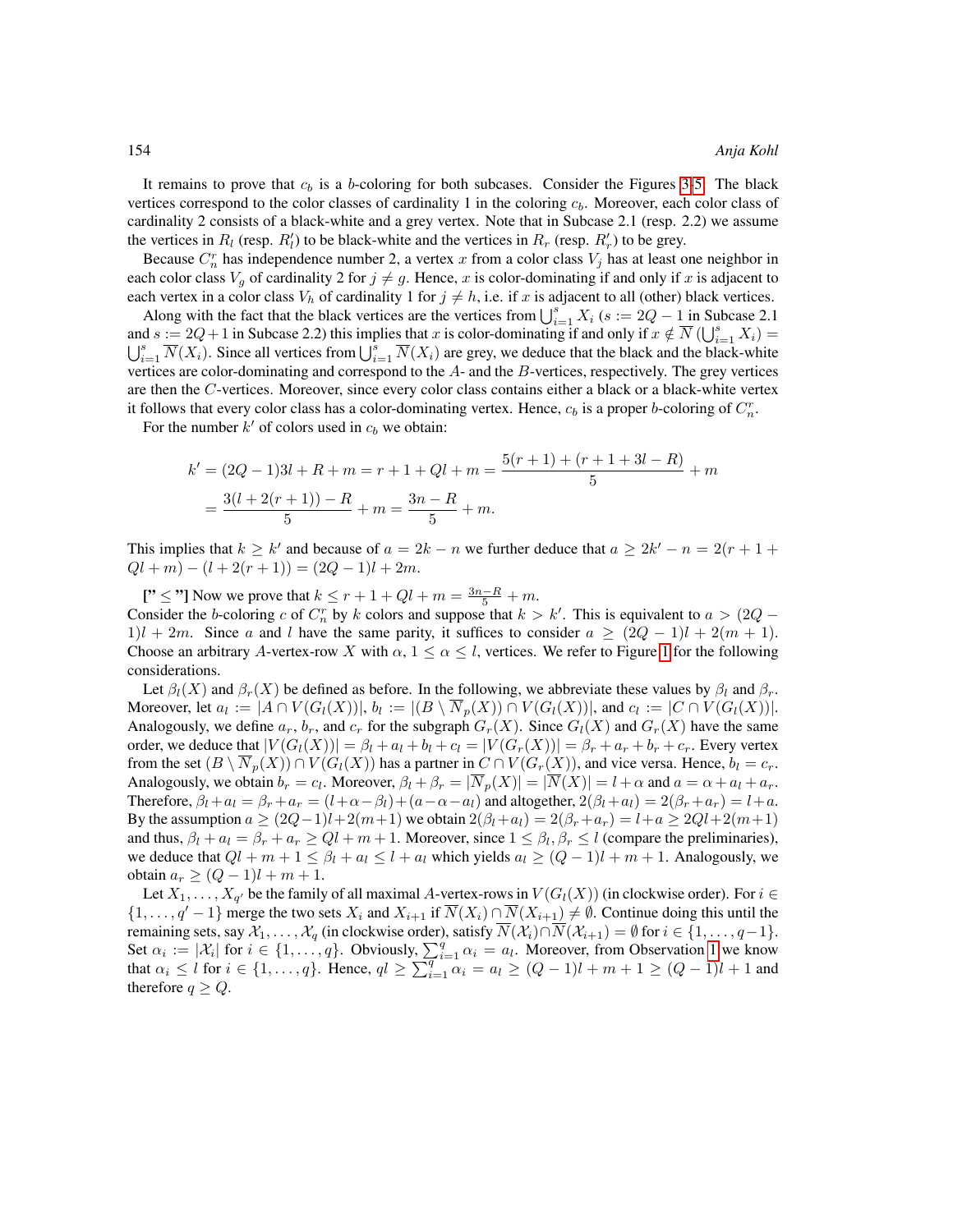Since every vertex from  $\bigcup_{i=1}^{q} \overline{N}(\mathcal{X}_i)$  is a C-vertex from  $V(G_r(X))$  we further deduce that  $b_l = c_r \geq$  $|\bigcup_{i=1}^q \overline{N}(\mathcal{X}_i)| = \sum_{i=1}^q |\overline{N}(\mathcal{X}_i)| \geq \sum_{i=1}^q (l + \alpha_i) = a_l + q_l \geq a_l + Q_l$ . Analogously, we can show that  $b_r = c_l \ge a_r + Q_l$ . For the number of vertices n we then obtain:

<span id="page-8-0"></span>
$$
n = |X| + |\overline{N}(X)| + |\overline{N}_p(X)| + a_l + a_r + b_l + b_r + c_l + c_r
$$
  
\n
$$
= \alpha + 2(l + \alpha) + (a_l + a_r) + 2(b_l + b_r) = a + 2(l + \alpha) + 2(b_l + b_r)
$$
  
\n
$$
\geq a + 2(l + \alpha) + 2(a_r + a_l + 2Ql) = 3a + 2l + 4Ql
$$
  
\n
$$
\geq 3(2Q - 1)l + 6(m + 1) + 2l + 4Ql = 10Ql - l + 6(m + 1)
$$
 (9)

Moreover, since  $n = (2Q - 1)5l + 2R$ , Inequality [\(9\)](#page-8-0) yields  $R \ge 2l + 3(m + 1)$  and therefore  $\lfloor \frac{R-2l}{3} \rfloor \ge$  $m + 1$ . This is a contradiction to  $m = \max\left\{ \left\lfloor \frac{R-2l}{3} \right\rfloor, 0 \right\}$ .

Therefore,  $k \leq k'$ , and altogether  $k = k' = \frac{3n - R}{5} + m$ .

## 3 Conclusion

In [\[3\]](#page-9-3), Effantin and Kheddouci conjectured that  $\chi_b(C_n^r) = \min\{n - (r+1), r+1 + \lfloor \frac{n-(r+1)}{3} \rfloor\}$  for  $2r + 3 \leq n \leq 3r$ . The following observation shows that this conjecture does not hold in general.

**Observation 2** Let  $C_n^r$  be the rth power of a cycle of order n with  $2r + 3 \le n \le 3r$ , and set  $L :=$  $\min\{n-(r+1), r+1+\lfloor\frac{n-(r+1)}{3}\rfloor\}$ . Then,  $\chi_b(C_n^r)=L$  if  $n>\frac{9r+6}{4}$  and  $\chi_b(C_n^r)>L$  if  $n\leq \frac{9r+6}{4}$ .

**Proof:** Recall that  $l = n - 2(r + 1)$ ,  $R = (r + 1 + 3l) \text{ mod } (5l)$ ,  $Q = \frac{r+1+3l-R}{5l}$ , and  $m =$  $\max\left\{ \left| \frac{R-2l}{3} \right|, 0 \right\}$ . So we obtain  $L = r + 1 + \min\{l, \left\lfloor \frac{r+1+l}{3} \right\rfloor\}$ .

**Case 1.**  $l + 3 \le r + 1 < 2l$ , *i.e.*  $\frac{5(r+1)}{2} < n \le 3r$ .

Then,  $L = r + 1 + \lfloor \frac{r+1+l}{3} \rfloor$ . Moreover, we obtain  $r + 1 + 3l < 5l$  which implies that  $R = r + 1 + 3l$ and  $m = \lfloor \frac{R-2l}{3} \rfloor = \lfloor \frac{r+1+l}{3} \rfloor$ . Thus, Theorem [2](#page-1-1) yields  $\chi_b(C_n^r) = \frac{3n-R}{5} + m = \frac{3(l+2(r+1)) - (r+1+3l)}{5} +$  $\lfloor \frac{r+1+l}{3} \rfloor = r+1+\lfloor \frac{r+1+l}{3} \rfloor = L.$ 

**Case 2.**  $2l \leq r+1 < 4l+3$ , *i.e.*  $\frac{9r+6}{4} < n \leq \frac{5(r+1)}{2}$  $\frac{(+1)}{2}$ .

Then,  $L = r + 1 + l$ . Furthermore, it follows that  $5l \leq r + 1 + 3l < 7l + 3 = 5l + (2l + 3)$  and therefore  $Q = 1$  and  $0 \le R = r + 1 - 2l < 2l + 3$ . This yields  $m = 0$ . Due to Theorem [2,](#page-1-1) we then obtain  $\chi_b(C_n^r) = \frac{3n - R}{5} = \frac{3(l+2(r+1)) - (r+1-2l)}{5} = r+1+l = L.$ 

**Case 3.**  $r + 1 \ge 4l + 3 \ge 7$ , *i.e.*  $2r + 3 \le n \le \frac{9r+6}{4}$ .

Then,  $L = r + 1 + l$ . Moreover, we deduce that  $r + 1 + 3l \ge 7l + 3 = 5l + (2l + 3)$  which yields  $Q \ge 1$ . According to Theorem [2,](#page-1-1)  $\chi_b(C_n^r) = \frac{3n-R}{5} + m = r + 1 + l + \frac{r+1-2l-R}{5} + m = L + \frac{r+1-2l-R}{5} + m$  (note that  $\frac{r+1-2l-R}{5}$  is an integer). In order to prove  $\chi_b(C_n^r) > L$ , we have to show that  $\frac{r+1-2l-R}{5} + m \ge 1$ . If  $m = 0$ , then  $R \le 2l + 2$  and therefore  $\frac{r+1-2l-R}{5} = \left\lceil \frac{r+1-2l-R}{5} \right\rceil \ge \left\lceil \frac{r+1-4l-2}{5} \right\rceil \ge \left\lceil \frac{1}{5} \right\rceil = 1$ . If  $m > 0$ , then  $\frac{r+1-2l-R}{5} + m = \frac{r+1-2l-(r+1+3l-5lQ)}{5} + m = (Q-1)l + m \ge 0 + m \ge 1$ .  $\Box$ 

## Acknowledgements

The author would like to thank the referees for helpful comments and suggestions.